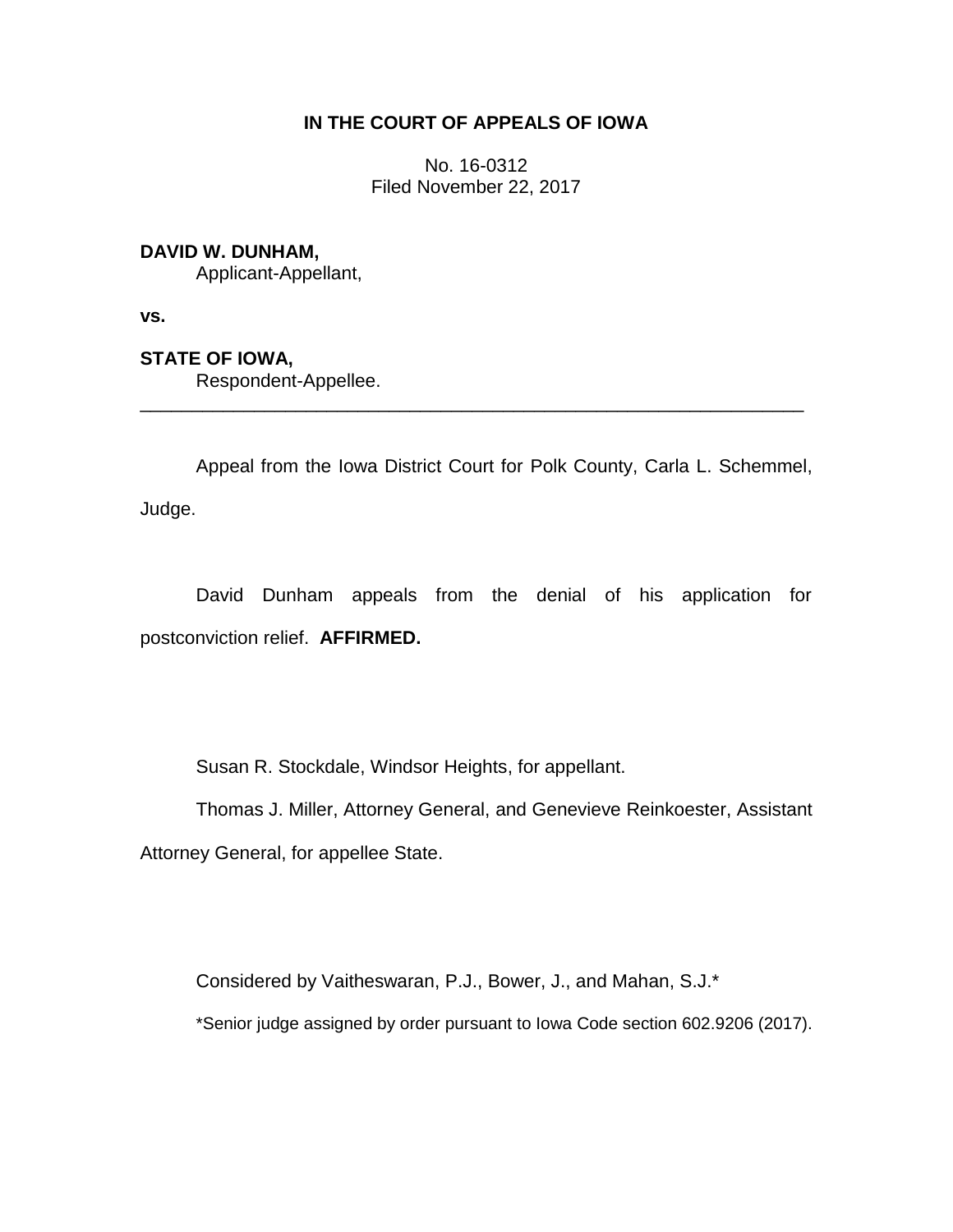## **MAHAN, Senior Judge.**

David Dunham appeals from the denial of his application for postconviction relief (PCR), contending his plea counsel was ineffective in failing to file a motion to dismiss based upon a violation of the speedy indictment rule. His ineffectiveness claim fails, and we affirm.

We review ineffective-assistance-of-counsel claims de novo. *Ennenga v. State*, 812 N.W.2d 696, 701 (Iowa 2012). To prevail on an ineffectiveassistance-of-counsel claim, the applicant must prove both the following elements by a preponderance of the evidence: (1) counsel failed to perform an essential duty, and (2) prejudice resulted from counsel's failure. *Id.*

Dunham pled guilty to possession of a controlled substance (methamphetamine) with intent to deliver on February 15, 2013. Dunham maintains he was arrested on July 31, 2012, and the trial information was filed on September 20—more than forty-five days after arrest.<sup>1</sup> He asserts counsel was ineffective in failing to file a motion to dismiss and in allowing him to plead guilty. *See Ennenga*, 812 N.W.2d at 702 ("If [applicant's] attorney did not ensure that

 $\overline{a}$ 

When an adult is arrested for the commission of a public offense . . . and an indictment is not found against the defendant within 45 days, the court must order the prosecution to be dismissed, unless good cause to the contrary is shown or the defendant waives the defendant's right thereto. Dunham relies on *State v. Wing*, 791 N.W.2d 243, 249 (Iowa 2010), and the factors

 $1$  lowa Rule of Criminal Procedure 2.33(2)(a) provides:

discussed therein that the court found relevant to the determination of when a person has been arrested for speedy-indictment purposes.

We note *Wing* has been overruled recently:

Arrest for the purposes of the speedy indictment rule requires the person to be taken into custody in the manner authorized by law. The manner of arrest includes taking the arrested person to a magistrate. *The rule is triggered from the time a person is taken into custody, but only when the arrest is completed by taking the person before a magistrate for an initial appearance.*

*State v. Williams*, 895 N.W.2d 856, 867 (Iowa 2017) (emphasis added).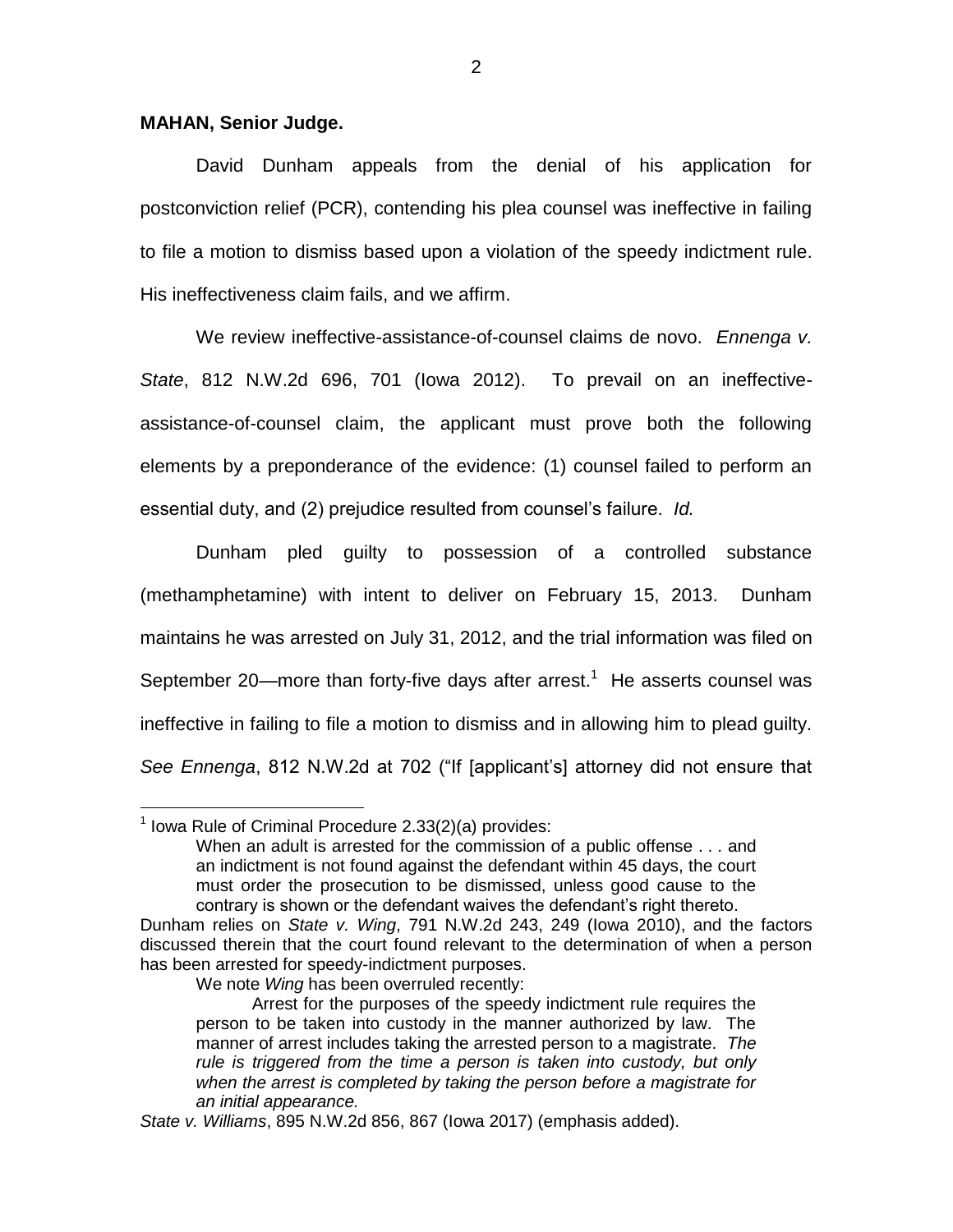the State abided by rule 2.33, and allowed his client to plead guilty to charges

that could have been dismissed with prejudice, then he failed to perform an

essential duty.")

Dunham was represented by two attorneys prior to pleading guilty. Both

attorneys testified at the PCR hearing, and each indicated they did not believe

Dunham was arrested the night of the traffic stop. His first attorney testified,

When Mr. Dunham was stopped, he was stopped—he wasn't driving. The woman who was driving the car . . . was stopped for some kind of traffic violation. He was searched. They found some meth in a pocket. Later they searched a potato chip bag that he had, and it had an ounce or a little bit less than an ounce of methamphetamine in it.

They took him to Ankeny PD. He wanted to cooperate with Ankeny PD, and he gave a lengthy statement that was taped, and he filled out a statement that he was going to deliver that ounce of methamphetamine I think to—if memory serves me correctly, to Brandon Singleton, who is that officer from Des Moines that's gotten in trouble over the years for dealing drugs or using drugs while on duty.

He was never arrested that night on that. I don't think he was ever arrested on anything else, but someone else, one of the officers, would have to say about that. So he agreed to cooperate. They kind of detained him—and I'm going to put those words in quotes. The judge can see it and Mr. Heinicke and Mr. Taylor can see it—at his request because he didn't want anybody to think he was snitching or informing on everybody while he actually was.

I think they held him for a few hours and released him, is what happened. So there weren't any grounds to dismiss anything because he was supposed to be cooperating.

Dunham's second attorney acknowledged Dunham felt he had been

arrested "for all of the charges at the time that he was arrested on the one that

went to trial." However, the second attorney was of a different opinion as

Dunham "agreed to talk to task force and/or did talk to task force and then was

arrested a month later."